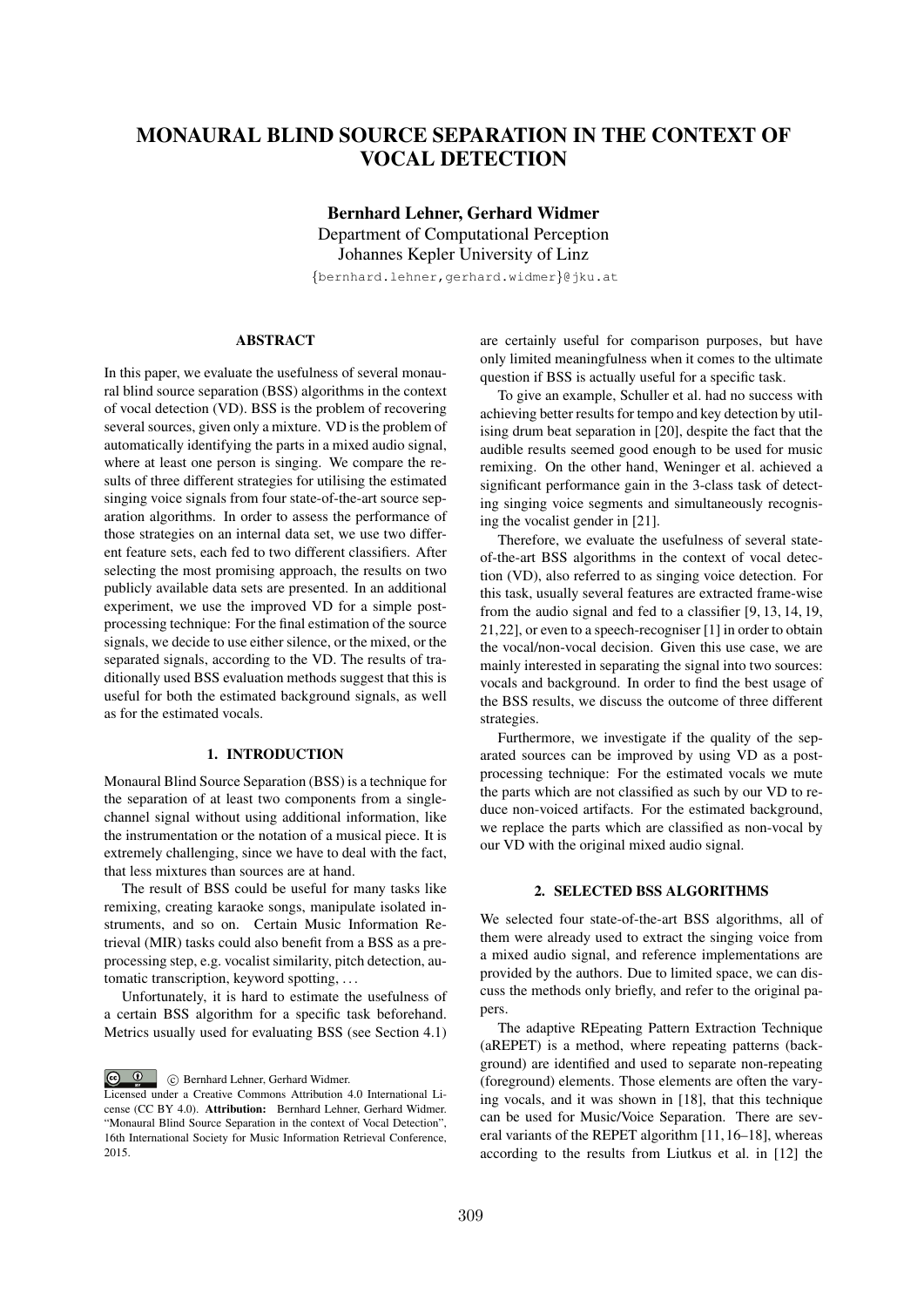aREPET yielded the best  $\Delta_{SDR}$  for vocals out of three variants. Therefore, we consider the aREPET the most promising variant and choose this for our comparison.

The FASST toolbox by Ozerov et al. [15] allows to specify prior information and implement arbitrary separation problems. Therefore, it is not merely a method, but more a general framework. However, a baseline implementation is included in the toolbox, which separates a song into the four sources drums, bass, main melody, and the rest. It comes with pre-trained models for several sources, incl. singing voice, which is in our case used to extract the main melody source.

The Kernel Additive Modelling (KAM) approach [10, 12] uses source-dependent proximity kernels to describe local dynamics like periodicity (similar to REPET), smoothness, stability over time or frequency, and more. The different sources are then separated by an algorithm called iterative kernel backfitting.

Huang et al. use in [8] Robust Principal Component Analysis (RPCA) for the separation of singing voice. Their basic assumptions are, that singing voice is relatively sparse within songs, and accompaniment is in a low-rank subspace due to its repetitive structure. Their method uses solely the spectrogram as input, and neither training nor particular features are required.

Another interesting approach, which we didn't include in our experiments (because of the results reported in [12]), is suggested by Durrieu et al. in [3], where a source-filter model is used for the vocals, and non-negative matrix factorisation (NMF) for the background.

# 3. EXPERIMENTS

In this Section, we discuss the outcome of three different strategies to utilise the results of the selected BSS algorithms.

#### 3.1 Internal Data Set

For the first experiments, we use a set of 149 annotated rock songs by 149 different artists. All songs are recorded at a sampling rate of 22 kHz with 16-bit resolution and converted to mono. Background and vocal tracks are separately available to allow for a more complex evaluation of the results. Approximately 52% of the frames are annotated as vocal, and the amount of pure singing, i.e. without instrumental accompaniment, is negligible. This set is split into a 75 song train set, and a 74 song test set, approximately 5h each. It is challenging for BSS algorithms, because it contains lots of guitar soli, where singing voice characteristics are mimicked.

## 3.2 Feature Sets and Classifier

For the following experiments we choose the features from [9], which we refer to as *IC14* for the remainder of this paper. The IC14 feature vector comprises 116 attributes in total. This method was already compared to several others in [9], and turned out to deliver the best VD results in almost every testing scenario.

For new insights, we compare this feature set to the one used by Weninger et al. in [22], henceforth referred to as *OS11*. This feature vector comprises 46 attributes. It was used along with a BLSTM-RNN classifier to achieve state-of-the-art performance for several singing voice related classification tasks, among them gender recognition and VD.

In our implementation, both feature sets are extracted with a fixed frequency of five observations per second (200 ms frames). Therefore, the units of audio to be classified are 200 ms frames. In the original implementation of OS11 in [22], the features were extracted beat-wise, hence using a variable framesize. As classifier, we choose the Random Forest (RF) as well as the Support Vector Machine (SVM) implementations of the Weka toolkit [7]. To be able to focus on the performance of feature set and classifier, no post-processing is applied.

#### 3.3 Foreground Separation Evaluation

In this Section we present the results of the first strategy, were we extract the features (IC14 from [9], OS11 from [22]) from just the separated foreground audio signals.

The results are presented in Table 1, where we first see the performance of a model trained from the original audio, and tested with the original audio (row MIX). To simulate a perfect BSS, we additionally extract the features from the real vocal track (containing only vocals and silence) of the song, and test with the same model as before (row VOC). Clearly, the results improve by just using pure vocals as test data, e.g. from 83.7% to 91.6% accuracy for the IC14 feature set and the Random Forest (col. RF-accuracy-IC14).

For the upcoming results, we use the placeholder METHOD to refer to the four BSS algorithms *{*aREPET, FASST, KAM, RPCA<sup>}</sup> in general. For METHOD<sub>mix</sub> classification, we always use the model trained from the mixed audio signals. For METHOD<sub>sep</sub> classification, we use the model trained from the separated vocal signals to incorporate BSS characteristics.

The test data presented to the classifier is extracted from the separated vocals. As can be seen in Table 1, consistently and regardless of the feature set and classifier, both accuracy and F-measure improve when the model is trained with the separated vocals instead of the mixed audio data.

Nevertheless, there is quite some room for improvement, since all methods show a substantial performance decrease relative to testing with pure vocals (row VOC).

Compared to the results of training and testing with the mixed audio data (row MIX), only the a $REPET<sub>sep</sub>$  and RPCAsep methods, where both training and testing is done with the separated foreground, yields slightly better results (e.g. for RF-accuracy-IC14: 83.7% vs. 84.1% and 84.5% respectively).

Interestingly, the feature set from [22] in combination with the SVM (col. SVM-accuracy-OS11) is only in the pure vocals scenario (row VOC) superior to the feature set from [9] (col. SVM-accuracy-IC14) (94.9% vs. 93.9% accuracy). It seems that the feature set from [22] is quite ca-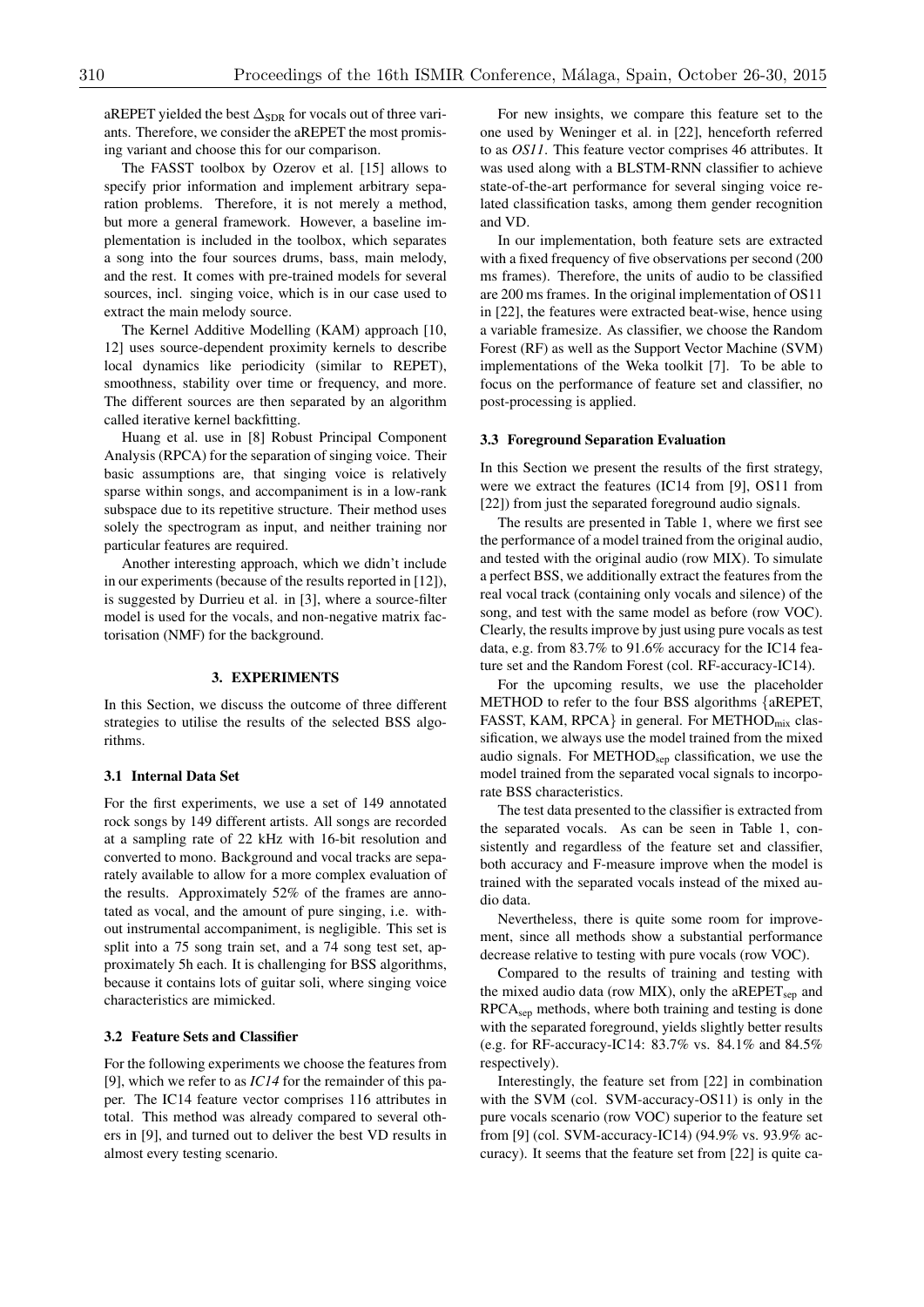| Internal Data Set (framesize=200ms)    |          |             |           |             |            |             |           |             |  |
|----------------------------------------|----------|-------------|-----------|-------------|------------|-------------|-----------|-------------|--|
|                                        |          |             | RF        |             | <b>SVM</b> |             |           |             |  |
|                                        | accuracy |             | F-measure |             | accuracy   |             | F-measure |             |  |
|                                        | IC14     | <b>OS11</b> | IC14      | <b>OS11</b> | IC14       | <b>OS11</b> | IC14      | <b>OS11</b> |  |
| MIX                                    | .837     | .795        | .846      | .814        | .855       | .807        | .863      | .819        |  |
| <b>VOC</b>                             | .916     | .910        | .920      | .905        | .939       | .949        | .943      | .951        |  |
| $a$ REPET $_{mix}$                     | .768     | .756        | .800      | .781        | .783       | .742        | .797      | .789        |  |
| aREPET <sub>sep</sub>                  | .841     | .796        | .850      | .810        | .861       | .811        | .866      | .822        |  |
| $\overline{\text{FASST}}_{\text{mix}}$ | .732     | .670        | .682      | .603        | .751       | .711        | .756      | .686        |  |
| FASST <sub>sep</sub>                   | .826     | .778        | .835      | .795        | .845       | .791        | .854      | .803        |  |
| $\overline{K}AM_{mix}$                 | .752     | .736        | .773      | .738        | .631       | .577        | .728      | .709        |  |
| KAM <sub>sep</sub>                     | .826     | .786        | .835      | .798        | .849       | .805        | .855      | .815        |  |
| $\overline{\text{RPCA}}_{\text{mix}}$  | .752     | .691        | .788      | .763        | .620       | .563        | .704      | .703        |  |
| RPCA <sub>sep</sub>                    | .845     | .797        | .851      | .809        | .861       | .820        | .867      | .828        |  |

Table 1. Results of Foreground Separation. F-measure relates to the class *vocal*. MIX: trained and tested with mixed audio; VOC: trained with mixed audio, tested with pure vocals. METHOD $_{mix}$ : trained with mixed audio, tested with separated vocals; METHOD<sub>sep</sub>: trained and tested with separated vocals. The columns IC14 and OS11 refer to the feature sets used in [9] and [22].

pable to model singing voice, but less robust to background noise.

Generally, comparing the performance of the classifiers, SVM delivers better results than the Random Forest. Regarding the feature set, IC14 seems to be the better choice. This can also be observed in the following experiments.

#### 3.4 Foreground Concatenation Evaluation

Here, we concatenate the features extracted from the mix to the features extracted from the separated foreground into a single feature vector, hence doubling its size.

In Table 2 we can see that this strategy leads to better results regardless of BSS method, classifier and feature set. In order to assess the upper bound of this strategy, we include the results when using the real vocals also (row MIX+VOC), simulating perfect separation. Similar to Section 3.3, the results from utilising RPCA are the best, even though the absolute differences between the BSS methods are within 1 percentage point (ppt).

Compared to the previous strategy (see Section 3.3), the computational effort is much higher. This is especially true for training the SVM, due to the increased size of the feature vector. Therefore, we evaluate another strategy in the next Section, where the size of the feature vector stays the same instead of being doubled.

#### 3.5 Foreground Enhancement Evaluation

In this Section we present the results of the third strategy to improve VD. In order to enhance the vocals (i.e. increase the SNR), we remix the separated foreground with the original signal. The mixes were made with different levels of the separated track, ranging from  $-6$  dB to 6 dB in 3 dB steps. The results from 0 dB indicate, that the remix was done without any gain changes.

Training as well as testing was done by using the features extracted from the remixed signals. Again, we include the results when using the real vocals also. In Table 3 we can see that different gain changes for remixing do not make a big difference for the results, regardless of

| Internal Data Set (framesize=200ms) |          |      |           |             |            |             |           |             |  |
|-------------------------------------|----------|------|-----------|-------------|------------|-------------|-----------|-------------|--|
|                                     | RF       |      |           |             | <b>SVM</b> |             |           |             |  |
|                                     | accuracy |      | F-measure |             | accuracy   |             | F-measure |             |  |
|                                     | IC14     | OS11 | IC.14     | <b>OS11</b> | IC14       | <b>OS11</b> | IC14      | <b>OS11</b> |  |
| <b>MIX</b>                          | .837     | .795 | .846      | .814        | .855       | .807        | .863      | .819        |  |
| MIX+VOC                             | .960     | .985 | .962      | .986        | .976       | .984        | .977      | .985        |  |
| MIX+aREPET                          | .845     | .800 | .853      | .817        | .865       | .825        | .872      | .834        |  |
| MIX+FASST                           | .842     | .798 | .850      | .816        | .863       | .825        | .871      | .835        |  |
| MIX+KAM                             | .844     | .800 | .853      | .815        | .871       | .830        | .877      | .839        |  |
| MIX+RPCA                            | .850     | .806 | .858      | .822        | .870       | .833        | .877      | .841        |  |

Table 2. Results of Foreground Concatenation. MIX: trained and tested with mixed audio. For training and testing of the methods aREPET, FASST, KAM, and RPCA, the classifier is given a double-sized vector containing the features from the mixed and the separated audio signal. MIX+VOC: concatenating features from the real vocals to simulate perfect separation.

the BSS method, classifier and feature set, except when using the real vocals (rows VOC). However, only the feature set from [9] allows for results at least as good as for the previous experiment in Section 3.4. Since those results are achieved without the additional computational burden due to a two-fold feature extraction, and the increased size of the feature vector, the enhancing-by-remixing strategy seems to be the best choice.

Again, RPCA based results are slightly better compared to the other source separation methods.

#### 3.6 Final Method

Considering the results from the previous experiments, we choose the following setting for the upcoming experiments: For source separation, we choose the RPCA method, and we use the result to enhance the singing voice by remixing it with the original signal with an increased gain of 6 dB. The 116-attribute feature set IC14 as suggested in [9] is used, and fed to a SVM classifier with a radial basis function (RBF) kernel ( $C = 2$ ,  $\gamma = 0.35$ ). The remixed audios are used both for training and testing.

A very simple post-processing, where we use a median filter (order=5) for majority voting is also applied, which improves the results slightly from 87.3% to 87.8% accuracy.

### 3.7 Results on Public Data Sets

In this Section we compare the results of our suggested method as described in Section 3.6 to previously published results.

### *3.7.1 Jamendo*

In [19], the authors presented results on a precisely defined split of the Jamendo data set, where the training set comprises 61 songs, and validation and test sets comprise 16 songs each. This allows for a fair comparison.

Table 4 lists the results reported by Lehner et al. in [9], compared with our new method. While the untouched output of the classifier (col. NEW) is on par with the (postprocessed) baseline (col. LEH), the simple post-processing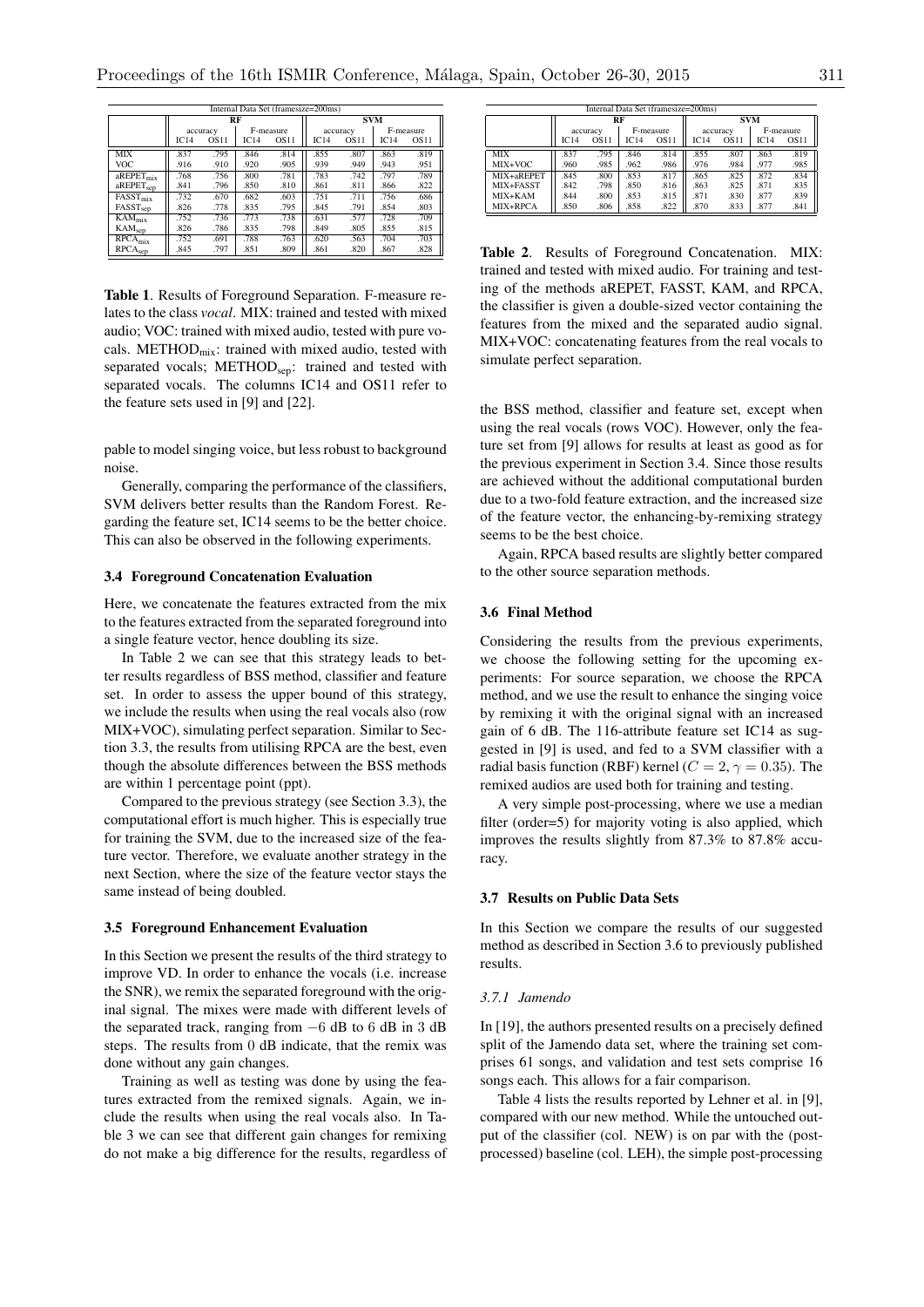| memar Data Set (mamesize=200ms)<br><b>SVM</b><br>RF |      |             |           |             |          |             |           |      |
|-----------------------------------------------------|------|-------------|-----------|-------------|----------|-------------|-----------|------|
|                                                     |      | accuracy    | F-measure |             | accuracy |             | F-measure |      |
|                                                     | IC14 | <b>OS11</b> | IC14      | <b>OS11</b> | IC14     | <b>OS11</b> | IC14      | OS11 |
| <b>MIX</b>                                          | .837 | .795        | .846      | .814        | .855     | .807        | .863      | .819 |
| $VOC - 6dB$                                         | .880 | .861        | .886      | .868        | .907     | .869        | .911      | .874 |
| $VOC - 3dB$                                         | .895 | .883        | .900      | .888        | .922     | .888        | .925      | .892 |
| <b>VOC</b><br>0dB                                   | .909 | .905        | .914      | .907        | .937     | .907        | .939      | .911 |
| <b>VOC</b><br>3dB                                   | .923 | .926        | .926      | .927        | .949     | .927        | .951      | .929 |
| <b>VOC</b><br>6dB                                   | .937 | .943        | .940      | .944        | .960     | .945        | .961      | .946 |
| $a$ REPET $-6dB$                                    | .844 | .792        | .852      | .809        | .862     | .807        | .869      | .818 |
| aREPET $-3dB$                                       | .843 | .792        | .852      | .809        | .863     | .807        | .871      | .818 |
| 0dB<br>aREPET                                       | .845 | .794        | .853      | .811        | .865     | .809        | .872      | .820 |
| 3dB<br>aREPET                                       | .845 | .795        | .854      | .811        | .866     | .812        | .873      | .822 |
| 6dB<br>aREPET                                       | .845 | .799        | .854      | .813        | .867     | .813        | .874      | .823 |
| $FAST-6dB$                                          | .844 | .795        | .852      | .812        | .861     | .805        | .868      | .817 |
| $FASST-3dB$                                         | .842 | .796        | .851      | .813        | .862     | .807        | .870      | .819 |
| <b>FASST</b><br>0dB                                 | .844 | .799        | .852      | .816        | .864     | .809        | .871      | .820 |
| 3dB<br><b>FASST</b>                                 | .843 | .799        | .851      | .816        | .865     | .811        | .872      | .822 |
| 6dB<br><b>FASST</b>                                 | .844 | .799        | .852      | .815        | .864     | .811        | .871      | .822 |
| $KAM - 6dB$                                         | .845 | .801        | .854      | .816        | .866     | .815        | .873      | .825 |
| $KAM - 3dB$                                         | .846 | .803        | .855      | .817        | .868     | .818        | .874      | .827 |
| <b>KAM</b><br>0dB                                   | .847 | .804        | .855      | .817        | .868     | .819        | .874      | .828 |
| <b>KAM</b><br>3dB                                   | .846 | .803        | .855      | .816        | .870     | .820        | .875      | .829 |
| 6dB<br><b>KAM</b>                                   | .845 | .803        | .854      | .816        | .870     | .821        | .876      | .829 |
| $RPCA - 6dB$                                        | .847 | .803        | .855      | .817        | .868     | .817        | .874      | .826 |
| $RPCA - 3dB$                                        | .848 | .805        | .856      | .819        | .870     | .818        | .876      | .827 |
| <b>RPCA</b><br>0dB                                  | .851 | .806        | .858      | .819        | .871     | .819        | .877      | .828 |
| <b>RPCA</b><br>3dB                                  | .850 | .807        | .858      | .819        | .872     | .820        | .877      | .829 |
| <b>RPCA</b><br>6dB                                  | .850 | .809        | .858      | .821        | .873     | .821        | .878      | .829 |

 $\overline{I}$ nternal Data Set (framesize=200ms)

Table 3. Results of Foreground Enhancement. MIX: trained and tested with mixed audio. For training and testing of the methods aREPET, FASST, KAM, and RPCA, the classifier is given the features extracted from a signal, where the separated vocals are remixed with the original audio signal. VOC: using the real vocals instead of the separated.

|           | I EH | <b>NEW</b> | $NEW+$ |
|-----------|------|------------|--------|
| accuracy  | .882 | .882       | .896   |
| recall    | .862 | .873       | .892   |
| precision | .880 | .872       | .884   |
| F-measure |      | 873        | .888   |

Table 4. Jamendo corpus results. LEH: results reported in [9]. NEW: our new classifier (SVM) with RPCA based vocal enhancement. NEW+: incl. post-processing with median filter.

(see Section 3.6) helps to reach better results, with an accuracy of 89.6% (col. NEW+).

## *3.7.2 RWC*

In [13], Mauch et al. report 87.2% accuracy with a 5-fold cross validation (CV) on a 102 song data set that is composed of 90 songs from the RWC music database [5], and 12 additional songs. Since we had just access to the 100 RWC songs, our results are only comparable to a certain extent. Therefore, we also include the (post-processed) results reported from Lehner et al. in [9] (col. LEH), where we could use exactly the same splits for the 5-fold CV.

In Table 5 we can see an improvement of 2.3 ppt accuracy by comparing LEH and NEW (87.5% vs. 89.8%), despite the lack of any post-processing. The post-processing (col. NEW+) did not improve the accuracy on this data set. However, the increased recall (0.928 vs. 0.939) could still be desired for certain use cases, even when it comes with reduced precision (0.905 vs. 0.898).

|               |      | MODE MAUCH MODE LEH NEW NEW+ |      |               |      |      |
|---------------|------|------------------------------|------|---------------|------|------|
| accuracy      | .654 | .872                         | .604 | 875 898       |      | .898 |
| recall        | 1.00 | .921                         | 1.00 | $.926$ .928   |      | .939 |
| precision     | .654 | .887                         | .604 | $.875$ $.905$ |      | .898 |
| F-measure 791 |      | .904                         | .753 | .900          | .917 | .918 |

Table 5. Results on the RWC data set. MAUCH: results reported in [13]. NEW: our new classifier (SVM) with RPCA based vocal enhancement. NEW+: incl. post-processing with median filter. LEH and NEW were trained on the 100 RWC songs, MAUCH on 90 RWC + 12 additional (unknown) songs. MODE: baseline achievable by always predicting the majority class (*vocals*); MODE of classification accuracy thus tells the percentage of vocals in the data set.

## 4. IMPROVING BACKGROUND AND VOCAL **ESTIMATES**

In this Section, we discuss the results of BSS algorithms in more detail regarding the amount of non-vocal artifacts in the estimated vocals, and vocal artifacts in the estimated background.

All of the four presented BSS methods have one characteristic in common: they do not incorporate VD results. In [18], the authors even state that their REPET method does not require any explicit handling of singing voice segments. Although, by listening to the results of all presented BSS algorithms in this paper, we believe there is nevertheless room for improvement. Our internal data set contains a lot of instrumental soli, played by a guitarist. Considering the basic principle of e.g. the REPET method, it comes as no surprise that the estimates of the vocals have passages containing those solo instruments only, and no vocals whatsoever. This is especially troublesome for use cases like artist recognition. On the other hand, the estimates of the instrumental background often contain artifacts from the singing voice. This is problematic for tasks like automatic karaoke track creation.

In [2, 16], the vocal frames were already successfully used to improve the results of the source separation, but according to the annotated ground truth, and not to an automatic classification. Therefore, we investigate the impact of VD on the results of the BSS with respect to metrics traditionally used to evaluate BSS algorithms. Even though we consider only RPCA henceforth, the remaining three BSS methods show a very similar characteristic in that matter. Concerning the VD, we use the one improved by RPCA as described in Section 3.6.

We suggest a simple post-processing strategy to improve the estimates: Regarding the estimated vocals, we simply filter out (i.e. mute) the non-vocal frames. In other words, for the final estimates of the separated vocals, we decide whether to use the vocal estimates from RPCA or silence – according to our VD.

Figure 1 illustrates this principle, where we can see in the upper plot a time signal of vocals (dark) embedded in the mixture (bright). The lower plot shows the estimated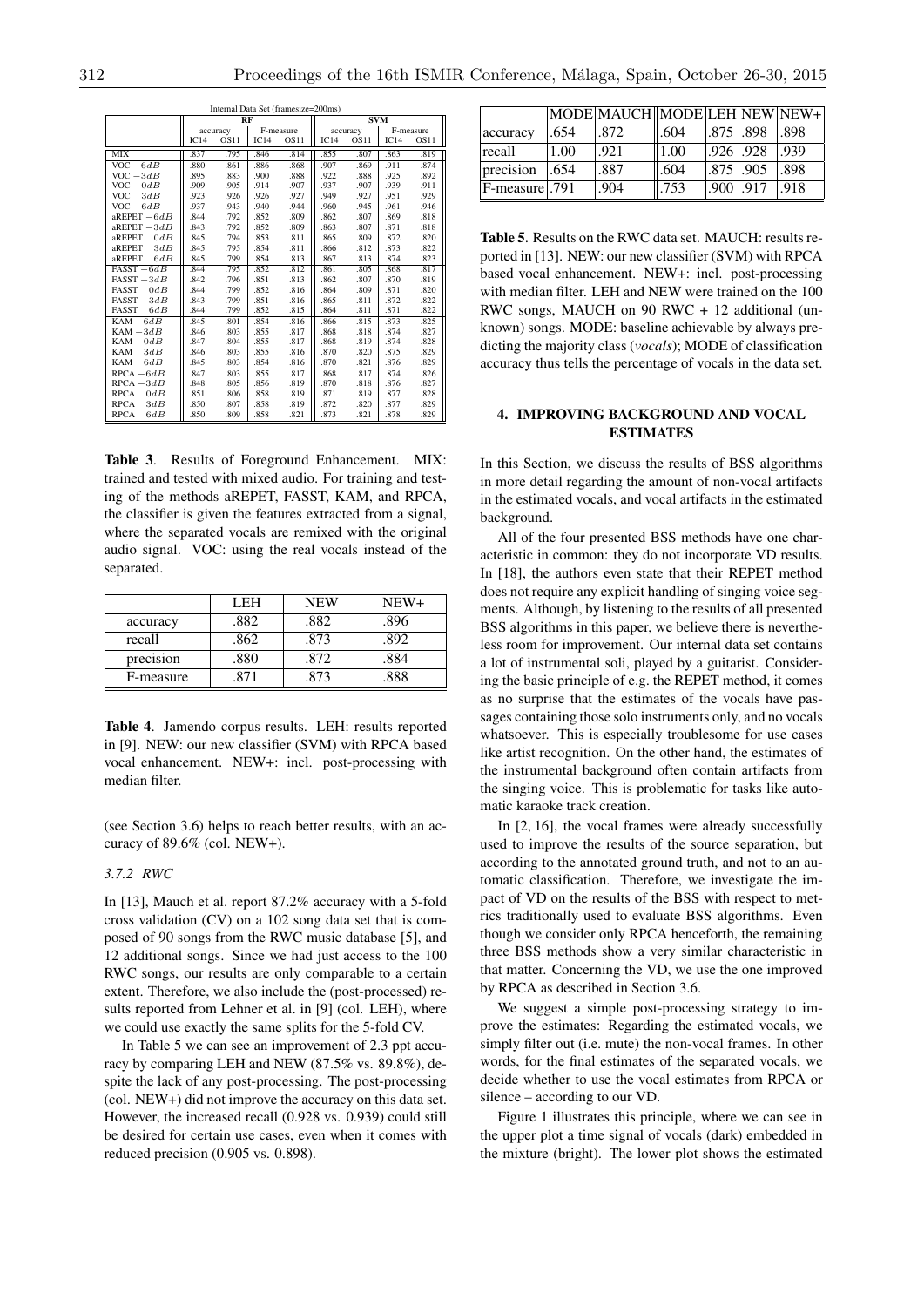

Figure 1. Example of RPCA separated singing voice. In the upper subplot we can see the mixed signal (bright) and the embedded singing voice (dark). In the lower subplot we can see the result from RPCA (bright) and the same result combined with singing voice detection (dark). Clearly, the latter approach is closer to the true singing voice.

vocals (bright) from the RPCA method, and the vocals after the VD based post-processing (dark). Obviously, the amount of non-vocal artifacts in the vocal estimate is reduced by applying this simple post-processing.

The same principle is applied in order to improve the estimates of the background. Here, we decide for the final estimates, whether to use the separated background or the original mix. This means, the separated background is only chosen, where the VD classifies the audio signal as vocal.

Nevertheless, it is not certain, if metrics traditionally used to evaluate BSS algorithms also reflect any improvement. A recall of vocals below an unknown – depending on the current situation – threshold would cause too much of the vocal estimates to be muted. At the same time, the estimated background would suffer from too much presence of vocals, since we would often wrongly opt for the original mixture instead of the separated background. Therefore, a thorough evaluation of the aforementioned post-processing is necessary in order to shed light on how useful it actually is.

## 4.1 Evaluation Metrics

In order to get meaningful evaluation results, we use the measurements proposed by Gribonval et al. in [6], where the overall estimation error is decomposed into *target distortion*, *interference*, and *artifacts*. Based on this components, the following energy ratios are defined: source Image to Spatial distortion Ratio (ISR), Source to Interference Ratio (SIR), and Source to Artifacts Ratio (SAR). Source to Distortion Ratio (SDR) is based on the three aforementioned measures, and serves as a global measure of distortion. For all metrics applies, that higher values indicate better performance.

Additionally, a set of measures that was proposed by Emiya et al. in [4] is used. Compared to the previously presented set, they better correlate with the perceived audio quality judged by human listeners. The overall distortion is also decomposed into the same three components, and based on them, the following measures are defined: Targetrelated Perceptual Score (TPS), Interference-related Perceptual Score (IPS), and Artifacts-related Perceptual Score (APS). The Overall Perceptual Score (OPS) is based on the three aforementioned scores, and serves as a global measure of perceived audio quality. Similar to the aforementioned metrics, higher values indicate better performance. All measures were extracted with the PEASS toolkit [4].

## 4.2 Evaluation Results

In this Section, we present box plots of the evaluation results on our internal data set (see Section 3.1) regarding the VD based post-processing method, which we described in Section 4. Audio examples are available at http://www.cp.jku.at/misc/ismir2015bss.

#### *4.2.1 Background*

In Figure 2, we can see the evaluation results of the background, separated with RPCA. For each metric, we can see three results: raw RPCA output (*A*), RPCA output postprocessed with VD (*B*), and RPCA output post-processed with ground-truth annotations (*C*). By adding the results from a ground-truth based post-processing, we assess the potential benefit of the suggested post-processing method, and how far away we are from this optimum.

Compared to the raw RPCA outputs *A*, the postprocessed results *B* and *C* improve for all metrics, except IPS. The median of the global measure of distortion (SDR) improves by 2 dB for post-processing *B*, and 1.9 dB for post-processing *C* (*A*: 1.3 dB, *B*: 3.3 dB, *C*: 3.2 dB). This suggests, that our VD performs on par with using groundtruth.

The median of the global measure of perceived audio quality (OPS) improves by 6.5 points for post-processing *B*, and 8.3 points for post-processing *C* (*A*: 26.5, *B*: 33.0, *C*: 34.8). Even though the median OPS is approximately the same for post-processing *B* and *C*, we can see still room for improvement, since the distribution of the ground-truth based results *C* has a tendency towards higher values.

Interestingly, compared to the raw RPCA output *A*, the median of the IPS results drops for both post-processing methods. For the VD based results *B*, we assume, this is due to some missed vocals, where the original mix is chosen instead of the separated background. This causes the vocals to be moved back into the final background estimation, and deteriorates the result. For the ground-truth based results *C* we assume, this is due to the fact, that the vocal track that we use for evaluation, contains not complete silence, but rather some noise. But our final estimation of the vocals replaces non-vocal segments with silence.

Based on the results, we consider it useful to incorporate VD in order to yield better estimations of the background. This could be especially useful for generating karaoke tracks, where for the non-vocal segments the original mixture can be used, without any loss in quality due to BSS characteristics. Obviously, for songs with high vocal content, the impact will be rather small.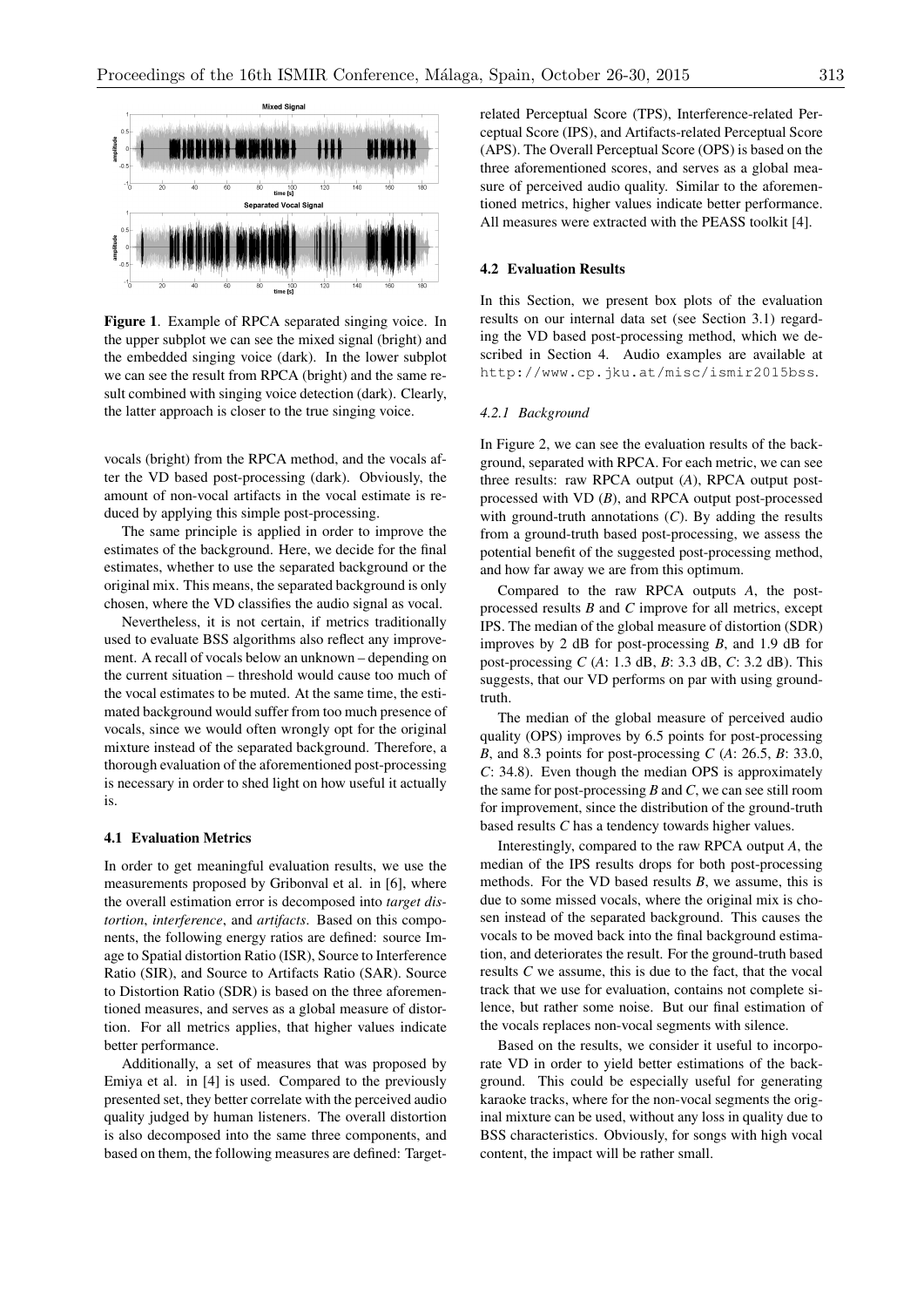

Figure 2. RPCA background estimation evaluation results. A: raw RPCA output; B: VD post-processed output; C: post-processed using ground truth. Higher values indicate better performance. In general, the performance increases for all metrics, except IPS. We assume, this is due to some missed vocals from our VD, where the original mix (incl. vocals) is chosen instead of the separated background.

#### *4.2.2 Vocals*

In Figure 3, we can see the evaluation results of the vocals, separated with RPCA. Compared to the raw RPCA outputs *A*, the median of SDR indicate better performance for the post-processed output  $B$  (-7.2 dB vs. -4.9 dB), and no improvement comparing post-processing *B* to *C*.

The impact of silencing all non-vocal segments for the final vocal estimates can be seen in the interference related SIR (*A*: -2.0 dB, *B*: 0.2 dB, *C*: 0.6 dB). The perceptually motivated IPS reveals this relationship even better, where we can see an improvement of 11.2 points for post-processing *B* and 12.5 points for post-processing *C* (*A*: 41.2, *B*: 52.4, *C*: 53.7).

The median of the OPS improves by 8.3 points for postprocessing *B*, and 9.7 points for post-processing *C* (*A*: 10.9, *B*: 19.2, *C*: 20.6).

Similar to the background estimates, the results of the metrics indicate improvement, when VD based postprocessing is applied. Especially for tasks like artist recognition it could be useful to only use the parts which are classified as vocals, even when some are missed by the VD.

# 5. CONCLUSION AND OUTLOOK

In this paper we first presented the outcome of three strategies of utilising different monaural BSS techniques to improve VD: foreground separation, foreground concatenation, and foreground enhancement. According to the results on an internal data set, foreground enhancement is the best strategy. The difference of the usefulness between the four techniques aREPET, FASST, KAM, and RPCA is relatively small, and the latter usually performs best. We compared the results achieved with the best approach on publicly available data sets, and could show an improvement of 2.3 ppt relative to the baseline, reaching an accuracy of 89.8% on the RWC data set. Compared to the same



Figure 3. RPCA vocal estimation evaluation results. A: raw RPCA output; B: VD post-processed output; C: post-processed using ground truth. The global measures SDR and OPS indicate better performance for the postprocessed output. The higher performance regarding interferences SIR and IPS are caused by the parts, that are muted, when our VD classifies them as non-vocal.

baseline, the results on the Jamendo data set have also improved by 1.4 ppt, with an accuracy of 89.6%. However, approximately half of the improvement is due to using a SVM instead of a Random Forest. Depending on the use case, the effort of employing a BSS might therefore not always be justified. Nevertheless, by adding the results obtained by using the real vocals, we could show that VD would principally benefit from better separation results.

Our second contribution addressed the issue, that all of the four separation techniques produce vocal estimates, where many segments contain only instrumental background, and no singing voice at all. We suggested to use the results of the VD to simply mute the non-singing parts. Regarding the vocal estimates, we could see an improvement of 2.3 dB SDR when applying this post-processing (-7.2 dB vs. -4.9 dB).

For the final background estimates, we suggested to use the original mixed audio signal, where the VD classifies the signal as non-vocal. Regarding the background estimates, we could see an improvement of 2.0 dB SDR when applying this post-processing (1.3 dB vs. 3.3 dB).

We think it is safe to conclude that VD based postprocessing improves the results of BSS vocal and background estimates, although not by much regarding traditional evaluation metrics. However, in the context of vocalist recognition, it could be helpful to only use the classified vocal parts, especially when solo instruments like guitars cause the BSS algorithm to produce lots of non-vocal artifacts in the vocal estimates. As one of the next steps, we plan to investigate the usefulness of our approach in this topic.

#### 6. ACKNOWLEDGEMENTS

This research is supported by the Austrian Science Fund (FWF) under grants TRP307-N23 and Z159.